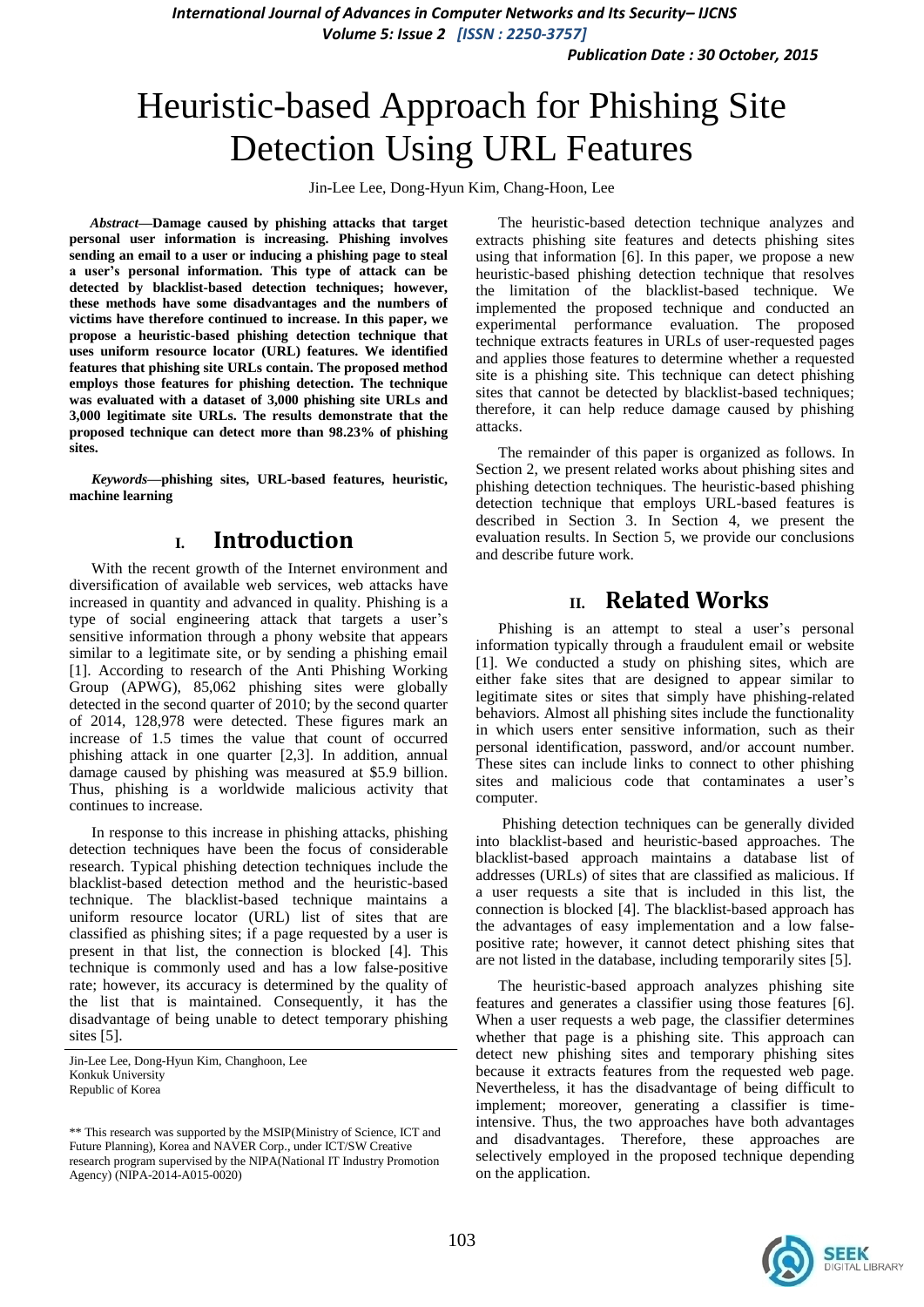#### *Publication Date : 30 October, 2015*

# **III. Proposed Approach**

## *A. URL Structure*

A URL is a protocol that is used to indicate the location of data on a network. The URL is composed of the protocol,



subdomain, primary domain, top-level domain (TLD), and path domain. [6]. In this study, the subdomain, primary domain, and TLD are collectively referred to as the domain. Fig. 1 depicts the individual components of a URL.

The protocol refers to a communication protocol for exchanging information between information devices; e.g., HTTP, FTP, HTTPS, etc. Protocols are of various types and are used in accordance with the desired communication method.

The subdomain is an ancillary domain given to the domain and has various types depending on the services provided by the domain page. The domain is the name given to the real Internet Protocol (IP) address through the Domain Name System (DNS). The primary domain is the most important part of a domain. The TLD is the domain in the highest position in the domain name hierarchy architecture; e.g., .com, .net, .kr, .jp, etc. [7]. We define features of each component of the URL; these features are used for phishing site detection.

### *B. URL Features*

Table 1 shows 26 URL-based features that are used in the proposed detection technique.

- Features 1 to 6 relate to Google Suggestion. They return a suggested word when a user enters a single term. We analyze the results of Google Suggestion when entering the URLs of phishing sites and legitimate sites. If a search term is similar to a suggested result, input URL is doubtful because that site may be emulating an existing site. We use Levenshtein distance between the two terms—the Google Suggestion result and the search term—as a feature for detecting phishing sites [6,8]. In addition, if a suggested result is the same as that of a domain that is present in the trustworthy whitelist, that search term site may be emulating a legitimate site [8]. For this reason, we can detect phishing sites using this feature.
- Features 7 to 9 can be extracted through page ranking. The page rank is a numerical value that is calculated by the number of visitors and degree of popularity. Phishing sites have a very low page rank value or no value because phishing sites are not often visited by many people and they exist for a short time [9]. Therefore, if a domain page rank value is very low, it can be regarded as a phishing site.
- Features 10 to 14, and 16, 17, 19, and 20, are associated with suspicious URL patterns and characters. Characters such as  $\langle \omega \rangle$  and  $\langle \omega \rangle$  rarely appear in a URL. Moreover, URLs of legitimate sites typically have one TLD. Therefore, patterns of many TLDs in a URL signify a fraudulent site [10]. Therefore, in the above cases, we classify these sites as phishing sites.
- Features 21 to 26 are characterized by URL property values. Because temporary phishing sites, as mentioned, often do not contain the required property values [11], property values can be used as features for identifying phishing sites.

TABLE I. URL-BASED FEATURES

| No.             | <b>URL-based features</b>                                                                   |                                                                                                      |  |  |
|-----------------|---------------------------------------------------------------------------------------------|------------------------------------------------------------------------------------------------------|--|--|
|                 | Feature name                                                                                | <b>Description</b>                                                                                   |  |  |
| 1               | Similarity<br>of<br>primary<br>Google<br>domain<br>and<br>Suggestion<br>(primary<br>domain) | Levenshtein<br>distance<br>between<br>primary domain<br>and<br>Google<br>Suggestion (primary domain) |  |  |
| $\overline{c}$  | Similarity of subdomain<br>and Google Suggestion<br>(subdomain)                             | Levenshtein<br>distance<br>between<br>primary domain<br>and<br>Google<br>Suggestion (subdomain)      |  |  |
| 3               | Similarity of path domain<br>and Google Suggestion<br>(path domain)                         | Levenshtein<br>distance<br>between<br>primary domain<br>and<br>Google<br>Suggestion (path domain)    |  |  |
| $\overline{4}$  | Safety<br>Google<br>of<br>Suggestion<br>(primary<br>domain)                                 | Whether result of<br>Google<br>Suggestion (primary domain) is<br>present in the whitelist            |  |  |
| 5               | of<br>Safety<br>Google<br>Suggestion (subdomain)                                            | Whether<br>result<br>of<br>Google<br>Suggestion (subdomain) is present<br>in the whitelist           |  |  |
| 6               | Safety<br>of<br>Google<br>Suggestion (path domain)                                          | Whether<br>result<br>of<br>Google<br>Suggestion (path<br>domain)<br>is<br>present in the whitelist   |  |  |
| 7               | Google page rank                                                                            | PageRank value of domain                                                                             |  |  |
| 8               | Alexa rank                                                                                  | AlexaRank value of domain                                                                            |  |  |
| 9               | Alexa reputation                                                                            | Alexa reputation value of domain                                                                     |  |  |
| 10              | Via IP address                                                                              | Whether domain is in the form of<br>an IP address                                                    |  |  |
| 11              | Length of URL                                                                               | Length of URL                                                                                        |  |  |
| 12              | Suspicious character                                                                        | Whether URL has '@', '//'                                                                            |  |  |
| 13              | Prefix and suffix                                                                           | Whether URL has '-'                                                                                  |  |  |
| 14              | Number of subdomain                                                                         | Number of dots in domain                                                                             |  |  |
| 15              | Length of subdomain                                                                         | Length of subdomain                                                                                  |  |  |
| 16              | Port number<br>matching                                                                     | Whether explicit port number and<br>protocol port number are equal                                   |  |  |
| 17              | Number of TLD and out<br>of TLD position                                                    | More than one TLD in URL, and<br>out of TLD position                                                 |  |  |
| 18              | Phishing words in URL                                                                       | Whether URL has phishing terms                                                                       |  |  |
| 19              | Primary domain<br>spelling mistake                                                          | Whether primary domain is similar<br>to whitelisted domains                                          |  |  |
| 20              | Number of $\frac{y}{z}$                                                                     | Number of '/' in URL                                                                                 |  |  |
| 21              | Country matching                                                                            | domains<br>TLD<br>country,<br>and<br>country are equal or not                                        |  |  |
| 22              | HTTPS protocol                                                                              | Whether URL use https.                                                                               |  |  |
| 23              | DNS record                                                                                  | Whether URL has DNS record                                                                           |  |  |
| 24              | WHOIS record                                                                                | Domain age in WHOIS record                                                                           |  |  |
| $\overline{25}$ | Value of TTL                                                                                | TTL value of domain                                                                                  |  |  |

Thus, many URL features exist that have been employed in several studies on phishing detection. In the present research, we incorporate features used in previous studies

26 PTR record Whether domain has PTR record

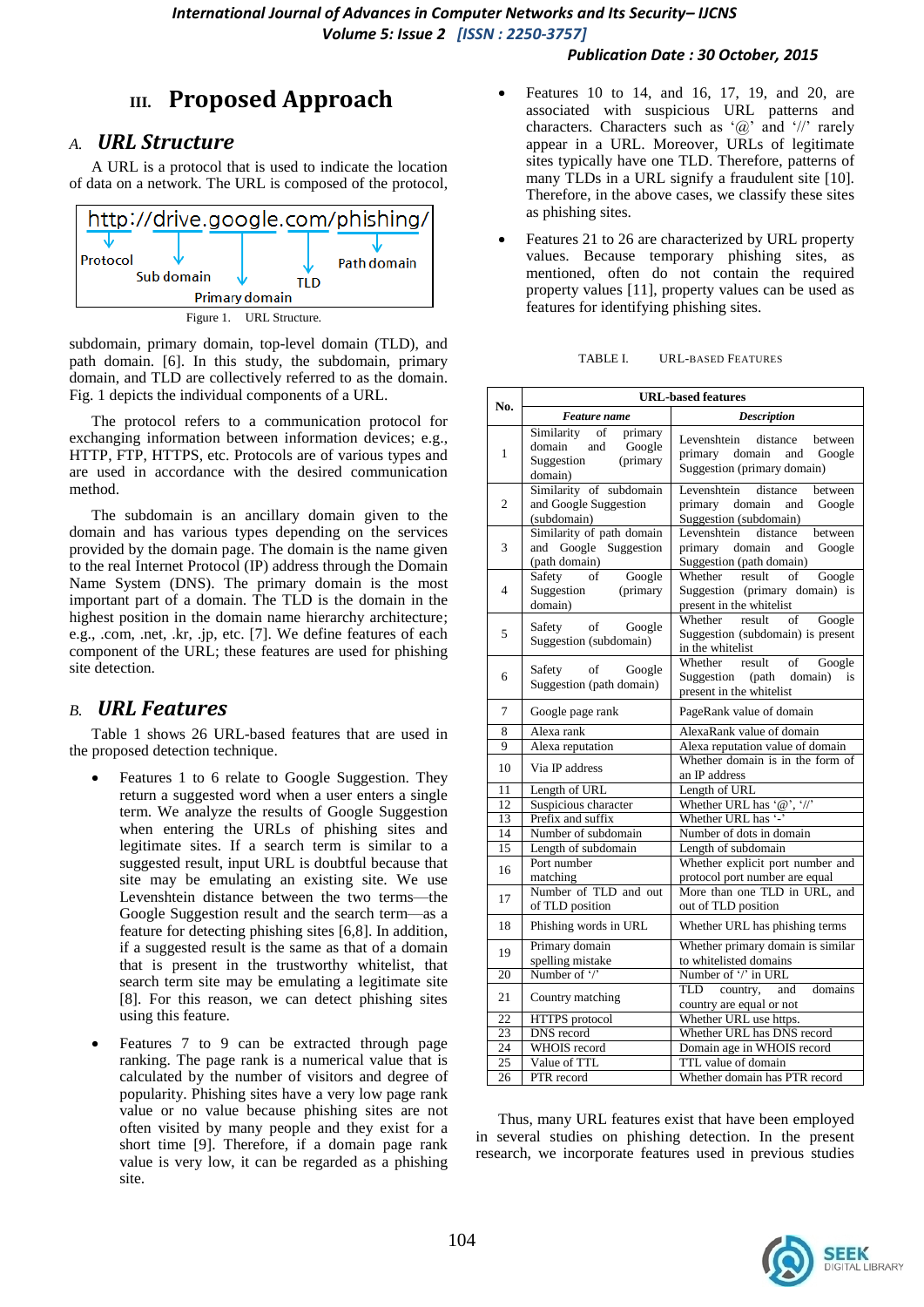and define two new features for identifying existing phishing sites.

- Feature 15 is defined for identifying newly created phishing sites with the proposed technique. Currently, to prevent a user from recognizing that a site is not legitimate, phishing sites typically hide the primary domain; the URLs of these phishing sites have unusually long subdomains. Therefore, we added a feature that calculates the subdomain length of a URL to determine if it is a phishing site. This feature can be additionally used to identify phishing sites that target vulnerabilities of smartphones, which have small displays that make it difficult to see the full URL.
- Feature 18 is another new feature that reflects current phishing trends. This feature includes eight words that are predefined as phishing terms. It is verified if a requested page's URL contains these phishing terms  $[12]$ <sup>1</sup>. This feature worked well in previous studies; however, we determined that changes have occurred since the studies were conducted. Thus, through experiments, we identified eight new phishing terms<sup>2</sup> and we employ them in our phishing detection technique.

As noted above, our proposed method employs new features that have not been previously used in studies. IN addition, it advances features from previous works to provide better phishing detection performance.

#### *C. Architecture*

Fig. 2 illustrates the proposed phishing detection process, which includes two phases: training and detection.



Figure 2. Process of proposed detection method.

In the training phase, a classifier is generated using URLs of phishing sites and legitimate sites collected in

advance. The collected URLs are transmitted to the feature extractor, which extracts feature values through the predefined URL-based features. The extracted features are stored as input and passed to the classifier generator, which generates a classifier by using the input features and the machine learning algorithm.

In the detection phase, the classifier determines whether a requested site is a phishing site. When a page request occurs, the URL of the requested site is transmitted to the feature extractor, which extracts the feature values through the predefined URL-based features. Those feature values are inputted to the classifier. The classifier determines whether a new site is a phishing site based on learned information. It then alerts the page-requesting user about the classification result.

#### *D. Algorithms*

To determine a classifier with the best performance for using URL-based features, we employed several machine learning algorithms: support vector machine (SVM), naive Bayes, decision tree, *k*-nearest neighbor (KNN), random tree, and random forest.

- SVM is a classification method that was introduced in 1992 by Boser, Gyon, and Vapnik [13]. It is a statistical learning algorithm that classifies samples using a subset of the training samples, called support vectors. SVM is built on the structural risk minimization principle for seeking a decision surface that can separate data points into two classes with a minimal margin between them [14]. The advantage of SVM is its capability of learning in spare high-dimensional spaces with very few training samples.
- Decision tree is a classification method that was introduced in 1992 by Quinlan [15]. It creates a tree form for classifying samples. Each internal node of the tree corresponds to a feature, and the edges from the node separate the data based on the value of the feature [15]. Decision tree includes a decision area and leaf node. The decision area checks the condition of the samples and separates them into each leaf node or the next decision area. The decision tree is very fast and easy to implement; however, it has the risk of overfitting.
- Naive Bayes is a classifier that can achieve relatively good performance on classification tasks. It is based on the elementary Bayes' theorem. It is one of most successful learning algorithms for text categorization [16]. On account of the conditional model's feature, naive Bayes is effectively trained in supervised learning. It provides the advantage of learning essential parameters using small training samples.
- KNN is a non-parametric classification algorithm [17]. It has been successfully applied to various information-retrieval problems. It classifies the input data using *k* training data that is similar to the input data. KNN uses Euclidean distance to calculate the similarity between the input and training samples. Its performance is determined by



<sup>1)</sup> secure, account, websrc, ebayisapi, signin, baking, confirm, login

<sup>2)</sup> index, includes, content, images, admin, file\_doc, paypal, login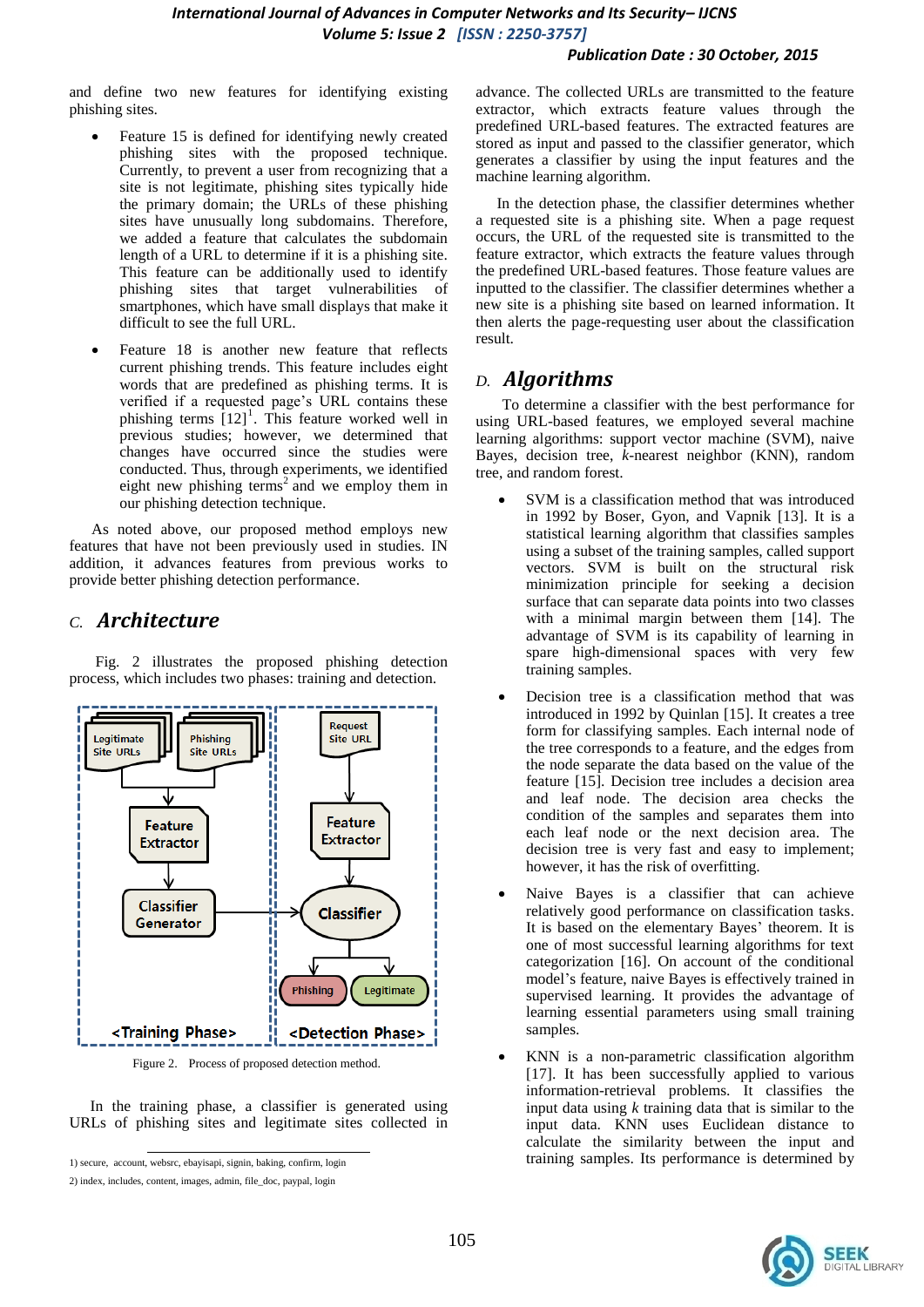#### *Publication Date : 30 October, 2015*

the choice of *k*; nevertheless, choosing a suitable *k* value is not easy.

- Random tree is a tree-based classification method that was introduced by Breiman and Cutle [18]. A tree is drawn at random from a set of possible trees. "At random" means that each tree in the set of trees has an equal chance of being sampled [18]. The random tree classifier takes as input a features vector and classifies it with each tree. The output is determined by the majority "vote." This algorithm can handle both classification and regression.
- Random forest is a classification method that combines many tree predictors; each tree depends on the values of a random vector that is independently sampled [19]. All trees in the forest have the same distribution. This algorithm can handle a large number of variables in the dataset; however, it lacks reproducibility because the process of forest building is random [20].

## **IV. Evaluation**

To conduct classifier training and evaluation through an experimental dataset, we collected the URLs of phishing and legitimate sites. We gathered 3,000 phishing site URLs from PhishTank and 3,000 legitimate site URLs from DMOZ. The evaluation was conducted using *k*-fold cross validation. *K*-fold cross validation divides the input data into  $k$ ;  $k - 1$  datasets are used for training, and the remaining one is used for validation. This process is performed *k* times, such as the number in the divided dataset, because all datasets can be used for training and validation. This method is typically used to evaluate the accuracy of the classifier with a small dataset. In this study, we used ten-fold cross validation to evaluate our detection technique. We performed the testing with the WEKA open-source machine learning tool, and we analyzed the performance of each of the machine learning algorithms noted in Section 3. The accuracy was calculated as TP (true positive), TN (true negative), FP (false positive), and FN (false negative). We compared the performance of each classifier using the calculated accuracy. Fig. 3 depicts the TP, TN, FP, and FN matrix.

|        |       | Prediction            |                       |  |
|--------|-------|-----------------------|-----------------------|--|
|        |       |                       | Positive Negative     |  |
|        | True  | <b>True Positive</b>  | <b>False Negative</b> |  |
| Actual | False | <b>False Positive</b> | <b>True Negative</b>  |  |

Figure 3. TP, TN, FP, FN matrix

TP is the ratio of the prediction that a determined phishing site is indeed a phishing site, and FN is the ratio of the prediction that a determined phishing site is actually a legitimate site. In addition, FP is the ratio of the prediction that a truly legitimate site is a phishing site, and TN is the ratio of prediction that a determined legitimate site is indeed a legitimate site. Table 2 shows the TP, TN, FP, FN ratios of each machine learning algorithm.

As a result of the experiments, we obtained TP, TN, FP, and FN ratios to calculate three measurements that we used to compare the performance of each algorithm. The first

measurement was for the specificity of the true negative rate. The second was the sensitivity of the true positive rate. The third was the accuracy of the total ratio of the prediction that a determined phishing site is actually a phishing site, and that a determined legitimate site is indeed legitimate.

TABLE II. TF, TN, FP, AND FN OF MACHINE LEARNING ALGORITHMS

|                      | <b>Measurements</b> |        |           |       |  |
|----------------------|---------------------|--------|-----------|-------|--|
| <b>Algorithm</b>     | TР                  | TN     | <b>FP</b> | FN    |  |
| <b>SVM</b>           | 97.00%              | 94.90% | 5.10%     | 3.00% |  |
| Decision Tree        | 96.90%              | 96.90% | 3.10%     | 3.10% |  |
| Naive Bayes          | 90.90%              | 95.10% | 4.90%     | 9.10% |  |
| $KNN (k = 1)$        | 96.30%              | 96.00% | 4.00%     | 3.70% |  |
| Random Tree          | 96.10%              | 96.00% | 4.00%     | 3.90% |  |
| <b>Random Forest</b> | 98.10%              | 98.40% | 1.60%     | 1.90% |  |

In measuring the classifier performance, (1) was the equation of specificity, (2) was the equation of sensitivity, and (3) was the equation of accuracy.

$$
Specificity = \frac{TP}{TP + FP}
$$
 (1)

$$
Sensitivity = \overline{FP + FN}
$$
 (2)

$$
Accuracy = \frac{\tau_{P+TN+FP+FN}}{\tau_{P+TN}}\tag{3}
$$

We additionally used the specificity, sensitivity, and accuracy as measurements of the classifier performance measurement. Table 3 shows the specificity, sensitivity, and accuracy of each machine learning algorithm that we used in training.

|                      | <b>Measurements</b> |             |          |  |  |
|----------------------|---------------------|-------------|----------|--|--|
| Algorithm            | <b>Specificity</b>  | Sensitivity | Accuracy |  |  |
| <b>SVM</b>           | 96.93%              | 95.00%      | 95.95%   |  |  |
| Decision Tree        | 96.90%              | 96.90%      | 96.88%   |  |  |
| Naive Bayes          | 91.26%              | 94.88%      | 93.01%   |  |  |
| $KNN (k = 1)$        | 96.28%              | 96.01%      | 96.18%   |  |  |
| Random Tree          | 96.09%              | 96.00%      | 96.03%   |  |  |
| <b>Random Forest</b> | 98.10%              | 98.30%      | 98.23%   |  |  |

TABLE III. EXPERIMENTAL RESULTS OF ALGORITHMS

As a result of the experiment, we determined that the best machine learning algorithm, random forest, used URL features. This classifier detected more than 98.23% of phishing sites. The high accuracy shown in Table 3 and low false-positive rate shown in Table 2 meant that the proposed phishing detection technique can effectively classify sites as either being phishing or legitimate..

# **V. Conclusion**

In this paper, we proposed a heuristic-based phishing detection technique that employs URL-based features. The method combines URL-based features used in previous studies with new features by analyzing phishing site URLs. Additionally, we generated classifiers through several machine learning algorithms and determined that the best